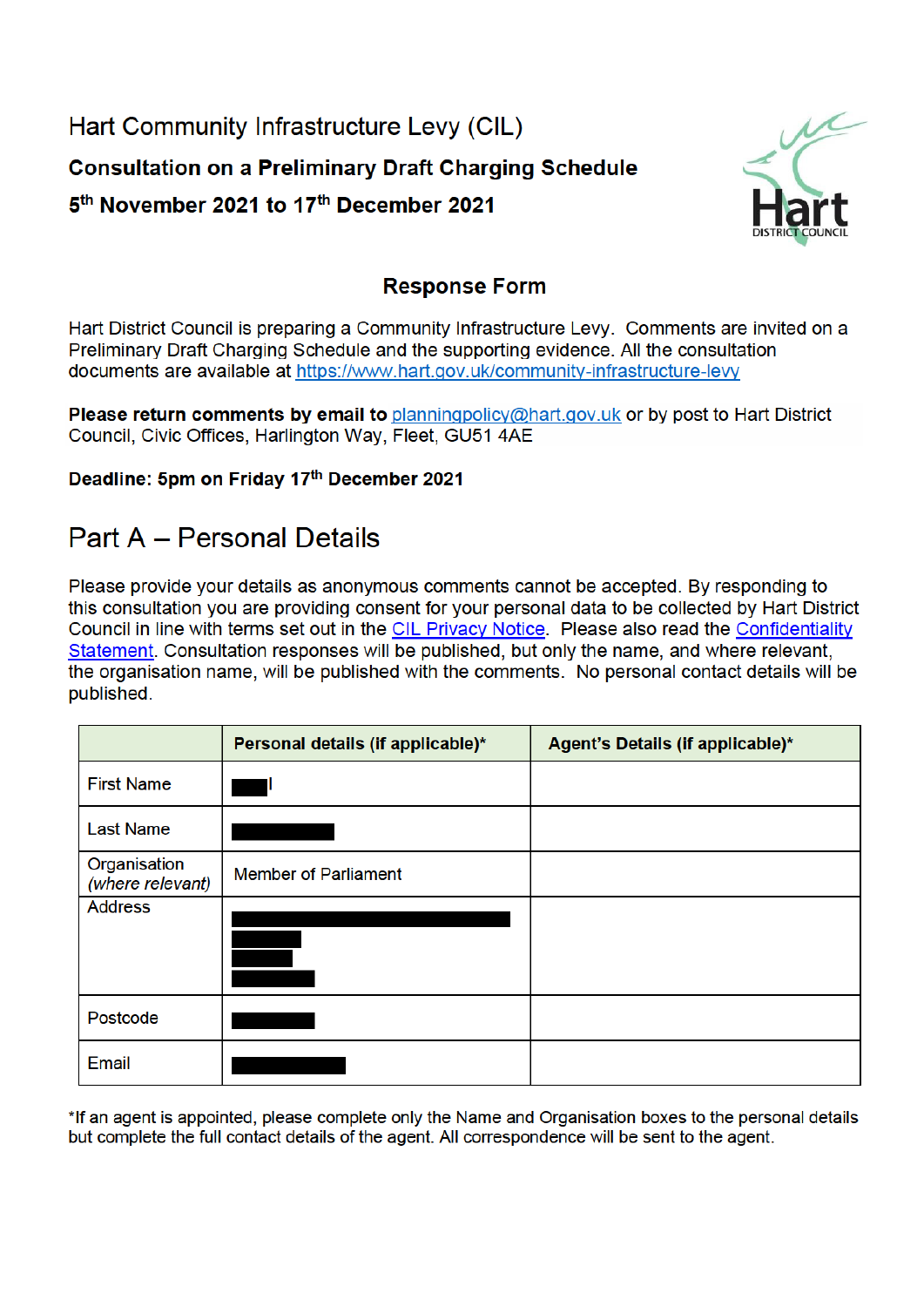## Part B – Representations

The Council is consulting on:

• Preliminary Draft Charging Schedule (setting out the proposed CIL rates)

You may also comment on the supporting evidence base:

- CIL Viability Assessment September 2021
- Hart Infrastructure Delivery Plan Update October 2021
- Infrastructure Funding Gap Assessment October 2021

#### **Your Comments**

Thank you for the opportunity to respond to this consultation, on behalf of my constituents. I hope their views will be taken into account, as I have undertaken significant engagement with them on this.

Where a local Council decides that development should go ahead, my constituents want to see beautiful places built, with traditional architecture and a joined-up design aesthetic that genuinely adds value to the area. This should include the right mix of homes that local people genuinely want to buy, as well as the gardens, parks and other green spaces in between beautiful buildings, which should generate net gains for the quality of our built and natural environments.

Any significant development must commit to infrastructure improvements. The commitment to capital expenditure on transport, community and leisure facilities – preferably in advance of the homes – is critical.

Local residents do not want to see developers' contributions – CIL, s106, or otherwise – used for any revenue spending.

#### Exemptions:

Whilst there are fixed rules on which developments can officially be 'exempted' from CIL, we understand that the local authority can vary the rate (including zero rate) in order to encourage the type of development that would work for our area and that local people want to see.

My constituents agree with the exemption from CIL for "Houses, flats, residential annexes and residential extensions which are built by self-builders (CIL regulation 42A, 42B, 54A and 54B)." However, my constituents want to see this cover 'custom build' – by zero rating – too, on small developments.

The current proposals will levy CIL on any development of greater than 100m<sup>2</sup> of new build floor space or that creates one or more dwellings. My constituents are telling me that they want to see slow, organic growth of our town and villages – rather than major new greenfield developments – so that local people's children and grandchildren can afford to buy in the places they grew up in a way that used to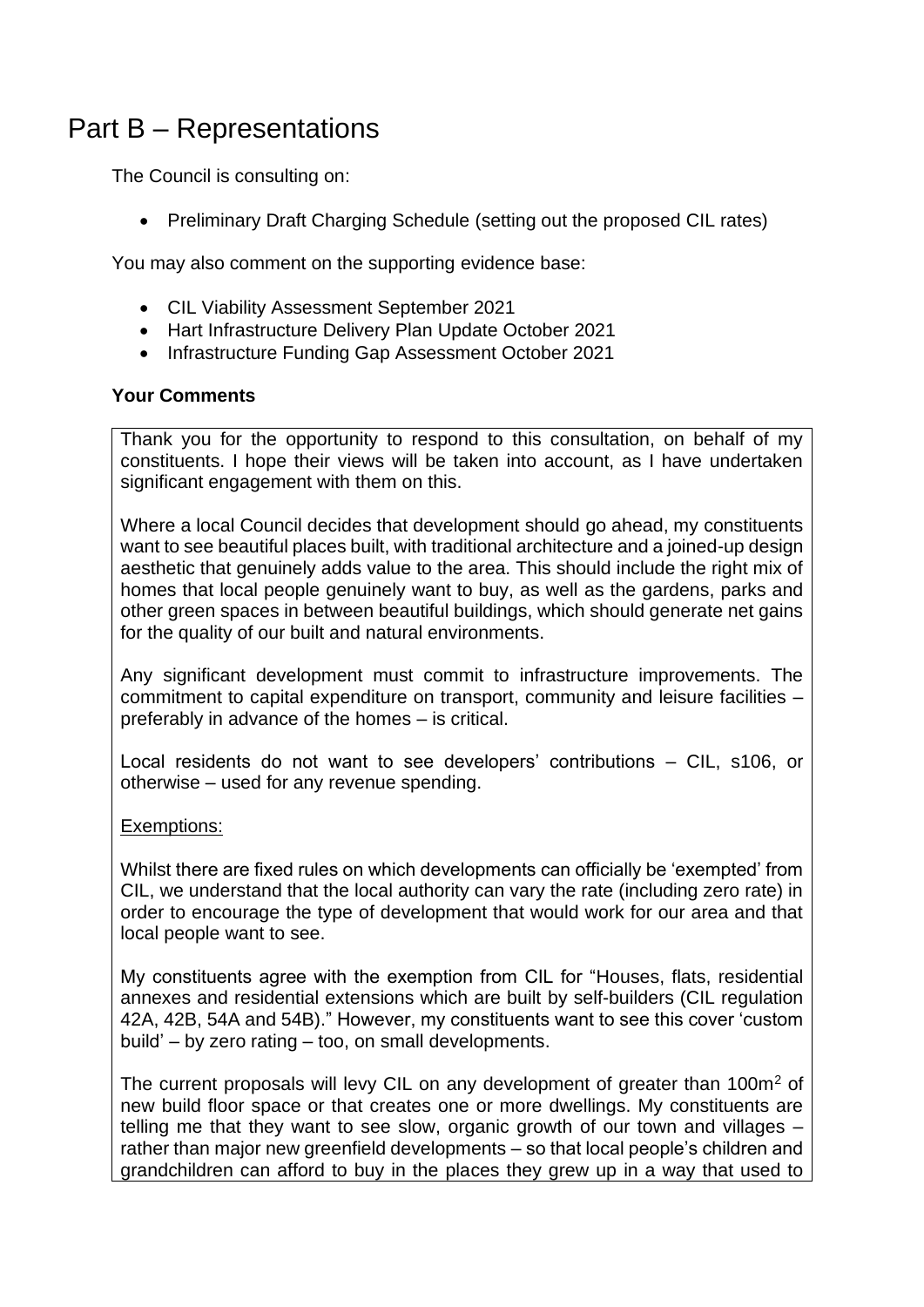happen before the Town and Country Planning Act. That's why they believe that CIL should zero rate all developments of ten homes or less – regardless of square footage – to encourage organic, rather than speculative development!

#### CIL rates

In addition to the above 'zero rates' that my constituents would like to see, my constituents believe it is crucial that the other development classes have appropriate rates set.

The CIL rate/m<sup>2</sup> for the four subcategories of Class C cited in the proposed schedule (below) should be set the same as C3 (Dwellinghouse):

- *"Housing for older people: this includes what was referred to in the SHMA as 'sheltered' and 'enhanced sheltered'"*
- *"Specialist housing for older people with care"*
- *"Residential care for older people: provides live-in accommodation, typically in en-suite rooms, with 24 hour-a-day supervised staffing for residents, who may need extra help and support with their personal care"*
- *"Nursing care for older people: provide 24-hour care and support, as with residential care, but with added nursing care and assistance for residents who require input from and supervision by a registered nurse, who is in situ to devise and monitor care plans and provide and administer treatment"*

Classes B2 (General or industrial); B8 (Storage or distribution); C2 (Residential institutions); C2A (Secure Residential Institution); and E(g) (Uses which can be carried out in a residential area without detriment to its amenity) should be set significantly higher than C3 (Dwellinghouse).

Finally – and crucially – the rate for "Large sites of 400 homes or more (gross) or a site area of 10 hectares or more (gross) irrespective of land use" should be set the same, or higher, than C3, with s106 collected on top of, not instead of, CIL.

#### Spending CIL receipts

As stated above, CIL receipts must be committed to capital infrastructure improvements on transport, community and leisure facilities – preferably in advance of the homes.

Some of the infrastructure they would like to see CIL spent on (non-exhaustive) includes:

joined-up cycle routes, with dedicated off-road cycle lanes that do not take away road space from other users, connecting local towns and villages to form a 'North Hampshire Cycle Network';

new bypasses around communities to redirect through traffic away from residents;

enabling brownfield regeneration of Fleet, Hook and Yateley retail centres;